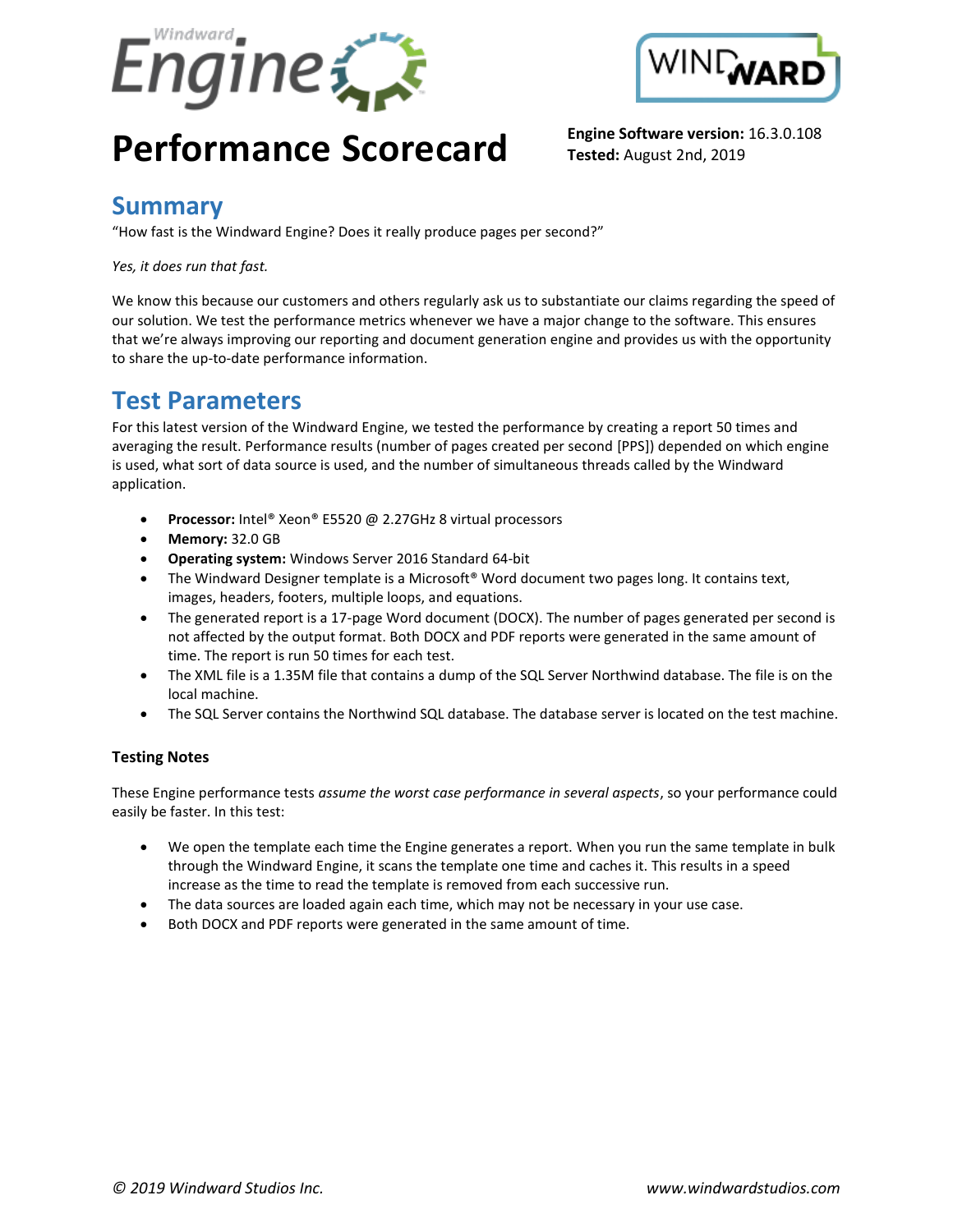

# **The Windward Java Engine**

For each test of the Java Engine, we ran with four data sources (SON, OData, SQL, and XML) and four different thread counts (2, 4, 6 and 8 threads). The exact results are listed in the table below.



\*Running on an Intel® Xeon® E5520 @ 2.27GHz with 32 GB RAM on Windows Server 2016 Standard (64-bit)

| <b>Number of Threads</b> | <b>Data Source Type</b> | <b>Pages per Second</b> |
|--------------------------|-------------------------|-------------------------|
| $\mathbf{2}$             | <b>JSON</b>             | 139.72                  |
| $\overline{2}$           | <b>OData</b>            | 22.80                   |
| $\overline{2}$           | <b>SQL</b>              | 119.38                  |
| $\overline{2}$           | <b>XML</b>              | 111.75                  |
| 4                        | <b>JSON</b>             | 220.05                  |
| 4                        | <b>OData</b>            | 44.48                   |
| 4                        | <b>SQL</b>              | 202.72                  |
| 4                        | <b>XML</b>              | 195.38                  |
| 6                        | <b>JSON</b>             | 229.32                  |
| 6                        | <b>OData</b>            | 61.03                   |
| 6                        | <b>SQL</b>              | 259.82                  |
| 6                        | <b>XML</b>              | 205.56                  |
| 8                        | <b>JSON</b>             | 312.06                  |
| 8                        | <b>OData</b>            | 72.47                   |
| 8                        | <b>SQL</b>              | 360.96                  |
| 8                        | <b>XML</b>              | 282.17                  |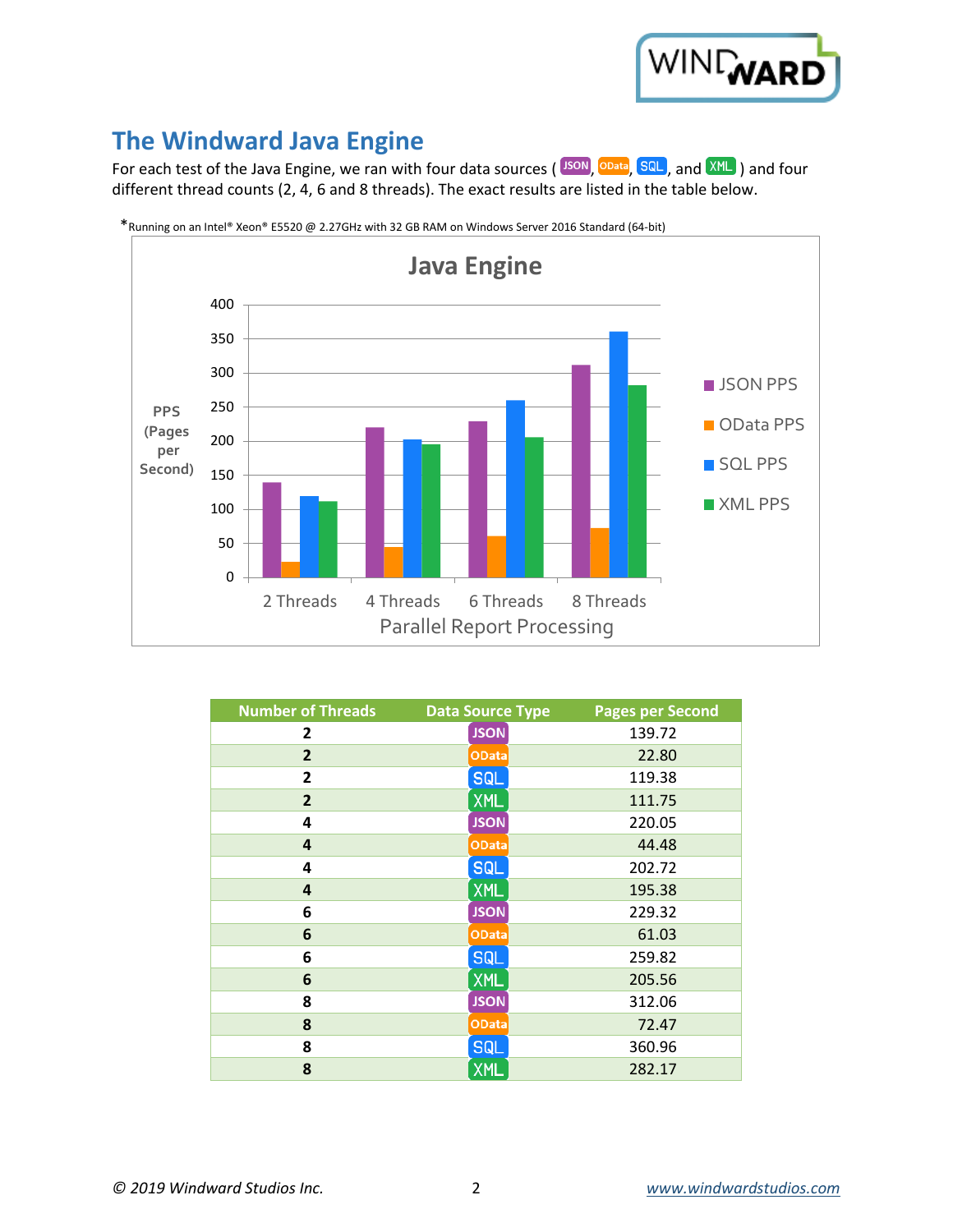

# **The Windward .NET Engine**

For each test of the .NET Engine, we ran with four data sources ( $\overline{^{150N}}$ ,  $\overline{^{OData}}$ ,  $\overline{SQL}$ , and  $\overline{XML}$ ) and four different thread counts (2, 4, 6 and 8 threads). The exact results are listed in the table below.



\*Running on an Intel® Xeon® E5520 @ 2.27GHz with 32 GB RAM on Windows Server 2016 Standard (64-bit)

| <b>Number of Threads</b> | <b>Data Source Type</b> | <b>Pages per Second</b> |
|--------------------------|-------------------------|-------------------------|
| $\mathbf{2}$             | <b>JSON</b>             | 38.39                   |
| $\overline{2}$           | <b>OData</b>            | 18.92                   |
| $\overline{2}$           | <b>SQL</b>              | 63.73                   |
| $\overline{2}$           | <b>XML</b>              | 53.04                   |
| 4                        | <b>JSON</b>             | 67.73                   |
| 4                        | OData                   | 25.81                   |
| 4                        | <b>SQL</b>              | 114.67                  |
| 4                        | <b>XML</b>              | 105.81                  |
| 6                        | <b>JSON</b>             | 80.22                   |
| 6                        | OData                   | 39.05                   |
| 6                        | <b>SQL</b>              | 130.76                  |
| 6                        | <b>XML</b>              | 125.70                  |
| 8                        | <b>JSON</b>             | 98.89                   |
| 8                        | <b>OData</b>            | 50.22                   |
| 8                        | <b>SQL</b>              | 209.70                  |
| 8                        | <b>XML</b>              | 154.53                  |